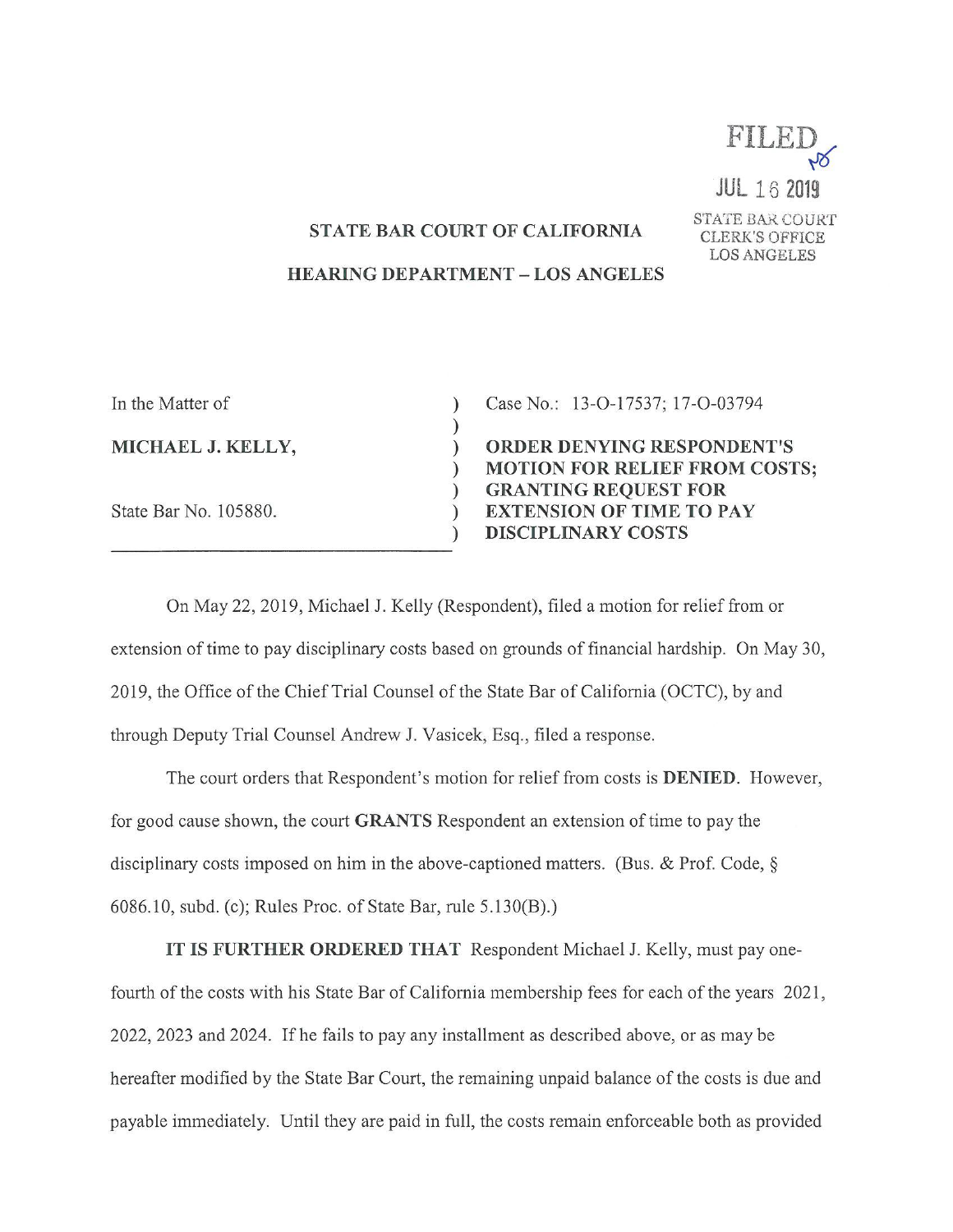in Business and Professions Code section 6140.7 and as money judgment. A11 other terms and conditions remain the same.

IT IS SO ORDERED.

 $\overline{\phantom{a}}$ 

Conditions remain the same.<br>
IT IS SO ORDERED.<br>
Dated: July 15, 2019 YV PTTE D. ROLAND.<br>
Judge of the State Bar Court

Judge of the State Bar Court